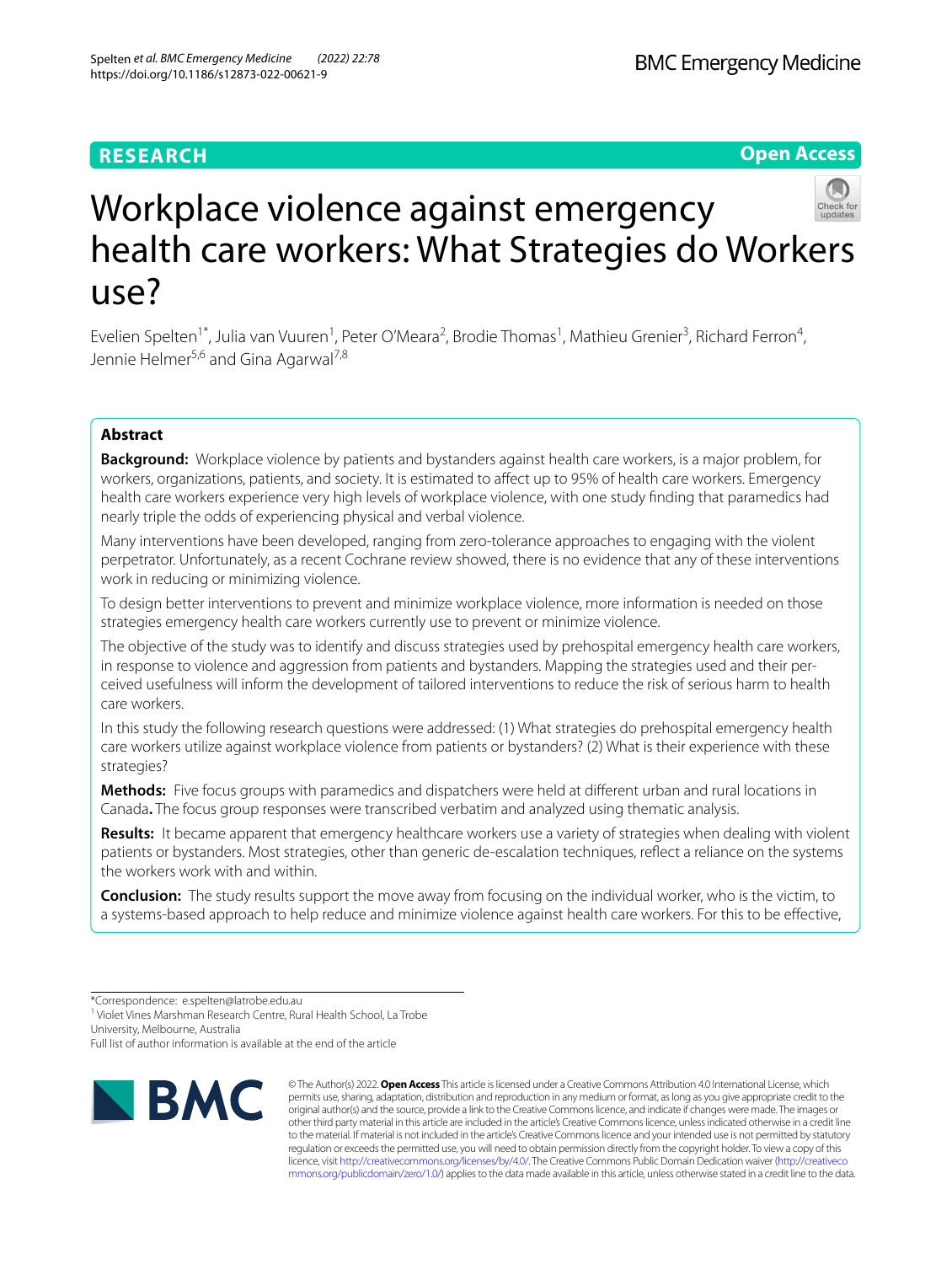system-based strategies need to be implemented and supported in healthcare organizations and legitimized through professional bodies, unions, public policies, and regulations.

**Keywords:** Paramedicine, Emergency Medical Services, Occupational health, Violence, Workplace violence

## **Introduction**

Workplace violence against health care workers, by patients and bystanders, is a major problem, for health care workers, organizations, patients, and society. It is estimated to afect up to 95% of health care workers [[1–](#page-9-0) [3\]](#page-9-1). Emergency health care workers experience very high levels of workplace violence, with one study fnding that paramedics had nearly triple the odds of experiencing physical and verbal violence [\[4\]](#page-9-2).

The World Health Organization (WHO) categorizes workplace violence into physical and psychological violence, which includes verbal violence [[5](#page-9-3)]. In practice a distinction can be made between major incidents resulting in injury or death of the worker, and everyday violence. While there is general outrage when there is a major accident  $[6]$  $[6]$ , the everyday violence from patients and bystanders (including name calling, spitting) does not get as much attention. Workplace violence against health care workers is unlikely to be eliminated, however, an achievable aim is to design and implement interventions that will reduce and minimize this violence and contribute to a safer work environment.

Many interventions have been developed, ranging from zero-tolerance approaches to engaging with the violent perpetrator. Unfortunately, as a recent Cochrane review showed, there is no evidence that any of these interventions work in reducing or minimizing workplace violence [[3\]](#page-9-1). The focus of many interventions is on managing violent incidents, rather than preventing or minimizing them. This is evident in the almost universal training of health care workers in de-escalation techniques [[7\]](#page-9-5), indicating a one-size-fts-all approach to violence [[8\]](#page-9-6).

A one-size-fts-all approach has its limitations. Violence from patients and bystanders varies, depending on the type of perpetrator  $[9, 10]$  $[9, 10]$  $[9, 10]$  $[9, 10]$  $[9, 10]$  or the environment in which it occurs. For example, a standard hospital ward provides a much more controlled environment than the work environment of a (community) paramedic or an emergency department [[3\]](#page-9-1). Prehospital emergency care workers stand out because of the nature of their work environment which is uncontrolled and often involves acute situations. They have a patient population that is more heterogeneous than a mental health ward or aged care facility. Workers are less likely to have a previous relationship with the patient, unlike a family physician or a dialysis nurse. Additionally, patients and associates present to emergency care with already elevated stress levels [\[11](#page-9-9)]. In recent years, emergency care usage has increased considerably [[12–](#page-9-10)[15](#page-9-11)]. Patients engage with emergency care more readily for various reasons. The stafng and resourcing of emergency care is not always in line with the increased use of the emergency health services [[16](#page-9-12), [17\]](#page-9-13).

To design better interventions to prevent and minimize violence, an improved understanding of variations in environments as well as in workers' approaches to violence is needed.

Previous studies have advocated for the application of a modifed social-ecological model to workplace violence prevention efforts. This model presents a series of concentric circles beginning with individual factors in perpetrators or healthcare workers; progressing to factors infuencing the relationship between workers and perpetrators; then to factors in the immediate work environment; and fnally factors in the wider organization. Identifying risk factors and interventions at each of these levels is important for preventing workplace violence [\[18](#page-9-14)[–21\]](#page-9-15).

For the prevention of workplace violence, it is equally important to investigate what strategies emergency health care workers use to prevent or minimize workplace violence. There have been numerous studies on emergency health care workers' experience of workplace violence [\[1](#page-9-0), [4,](#page-9-2) [22](#page-9-16)[–26](#page-9-17)], underpinning the frequent occurrence of violence and the severe impact it has on workers. Limited focus has been on strategies used by emergency health care workers to address violence [\[1](#page-9-0), [27\]](#page-9-18) or on the use or impact of these strategies.

In this study the focus is on paramedicine as a distinct work environment. Both paramedics and dispatchers (together referred to as emergency health care workers in this manuscript) from three diferent jurisdictions in Canada were asked to identify strategies they use in response to violence from patients or bystanders. They were also asked about their experience with these strategies and whether they reduced or minimized workplace violence.

For the purpose of this study, community paramedics were included. Even though they generally do not respond to emergency situations, they do work in a relatively uncontrolled environment, and they usually work alone. These factors introduce a heightened level of vulnerability in violence situations.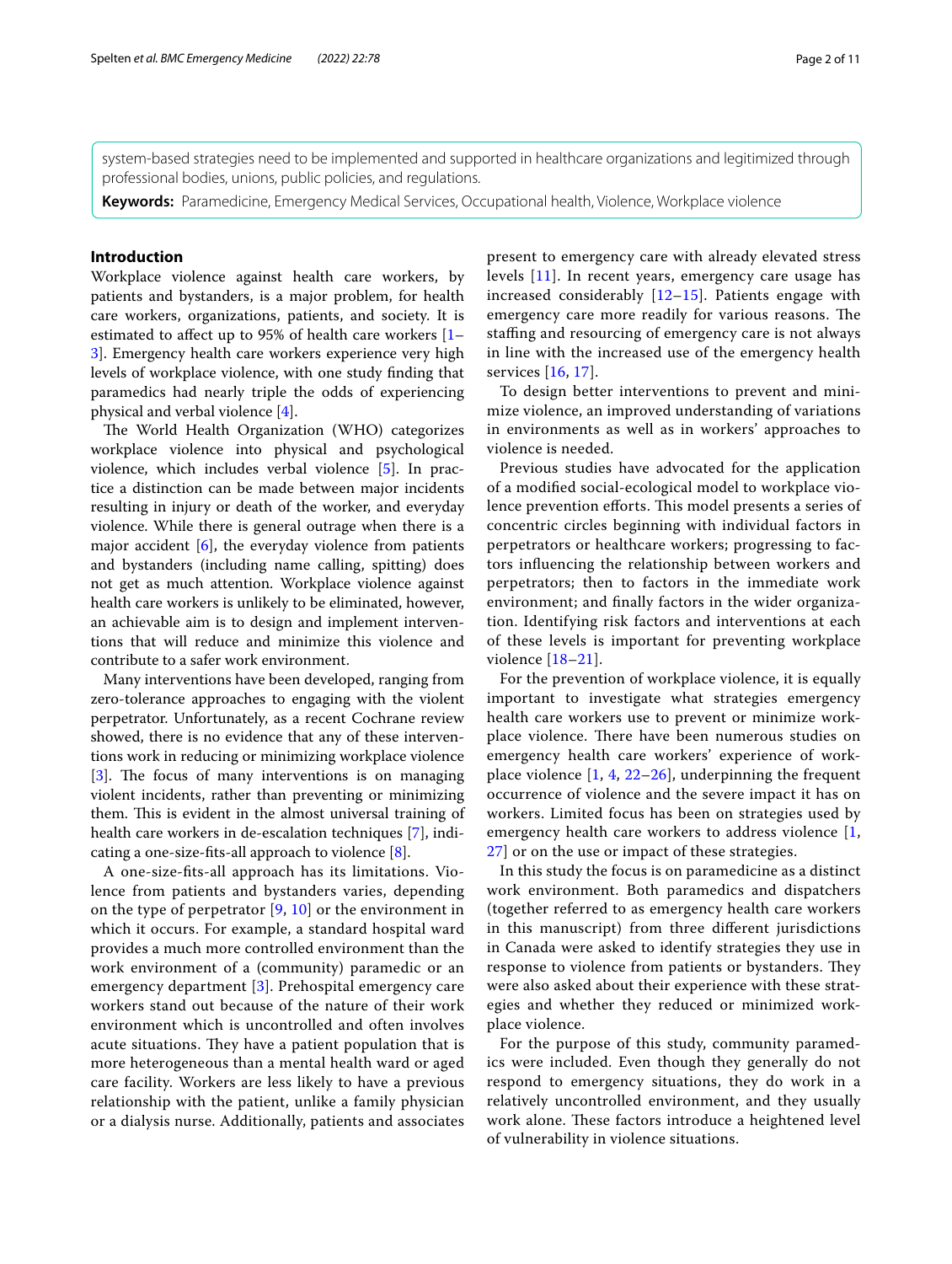The aim of the study was to identify and discuss strategies used by emergency health care workers, in response to workplace violence and aggression. Mapping the strategies used and their perceived usefulness will inform the development of tailored interventions to reduce the risk of serious harm to health care workers.

This study addressed the following research questions:

- 1. What strategies do prehospital emergency health care workers utilize against workplace violence from patients or bystanders?
- 2. What is their experience with these strategies?

## **Methods**

For this study we conducted focus groups with prehospital emergency care workers, using a descriptive qualitative design  $[28]$  $[28]$ , as the nature of the study was exploratory.

## **Study setting**

Five focus groups with emergency healthcare workers (paramedics and dispatchers) were held at diferent locations in Canada: three in Ontario and two in British Columbia. Three groups were in an urban setting and two in a rural setting.

#### **Study sample and recruiting procedure**

The local organisations invited their emergency health care workers, either via email, in meetings, or face to face to participate in the focus groups at a set time, resulting in random sampling. The only inclusion criterium was being an emergency health care worker. The number of focus groups was determined by the number of organisations that agreed to participate. The number of participants was in theory capped at 10–12 to give all participants the opportunity to participate fully. A Participant Information Statement was provided, which explained the purpose of the study, the voluntary nature of participating and the role of the researcher. Potential participants given the opportunity to ask questions and discuss the information with others if they wished.

## **Data collection procedure**

The focus groups had three to six participants (see Table [1](#page-2-0)) and lasted a maximum of 90 min. They were audio recorded for transcription and analysis. Written consent was obtained at the start of each focus group that was moderated by ES, a female researcher on the project. No additional persons attended the focus groups. To create an environment that was as optimal as possible for participants to unreservedly articulate their responses and to eliminate any impacting power diferentials, all persons with line management responsibility did not attend the focus groups. In addition, there was no relationship between the facilitator/principal investigator and the workers. The facilitator was an Australian researcher, the participants Canadian workers. To improve the dependability of the study, an audit trail was kept by the principal investigator including observation notes and a reflexive journal. The reflexive journal was kept, to assist the confrmability of the study [[29\]](#page-10-0).

For the reporting of our results, we used the COREQ standard [\[30](#page-10-1)]. Two broad questions were used to explore the research questions for this study: The participants were asked [1] whether they identifed diferent groups of perpetrators of violence and [2] what their approach was based on their assessment. The term perpetrator is used in this study to describe a person who uses violence and is not intended to invoke legal or criminal connotations [[31\]](#page-10-2).

## **Data analysis**

The focus group responses were transcribed verbatim and analysed using a phenomenological approach, as this approach centres around the lived experience of participants [\[32](#page-10-3)]. Because of the exploratory nature of the study, inductive thematic analysis [[33\]](#page-10-4); was used as it allowed themes to emerge from the data without the analyst searching for specifc answers, which would have been more in line with deductive analysis  $[34]$  $[34]$ . The data were coded by ES and JV.

Ethical approval.

Ethical approval was granted by La Trobe University Ethics Committee under number HEC19009 and by

<span id="page-2-0"></span>

| Table 1 Overview of focus group participants |  |
|----------------------------------------------|--|
|----------------------------------------------|--|

| <b>Focus Group</b> | Location                 | <b>Number of Participants</b> | <b>Female participants</b> | Profession              |  |
|--------------------|--------------------------|-------------------------------|----------------------------|-------------------------|--|
|                    | Ontario, Canada          |                               |                            | Paramedics              |  |
|                    | Ontario, Canada          |                               |                            | Paramedics and dispatch |  |
| 3                  | Ontario Canada           |                               |                            | Paramedics/researchers  |  |
| 4                  | British Columbia, Canada |                               |                            | Community paramedics    |  |
|                    | British Columbia, Canada | h                             |                            | Paramedics              |  |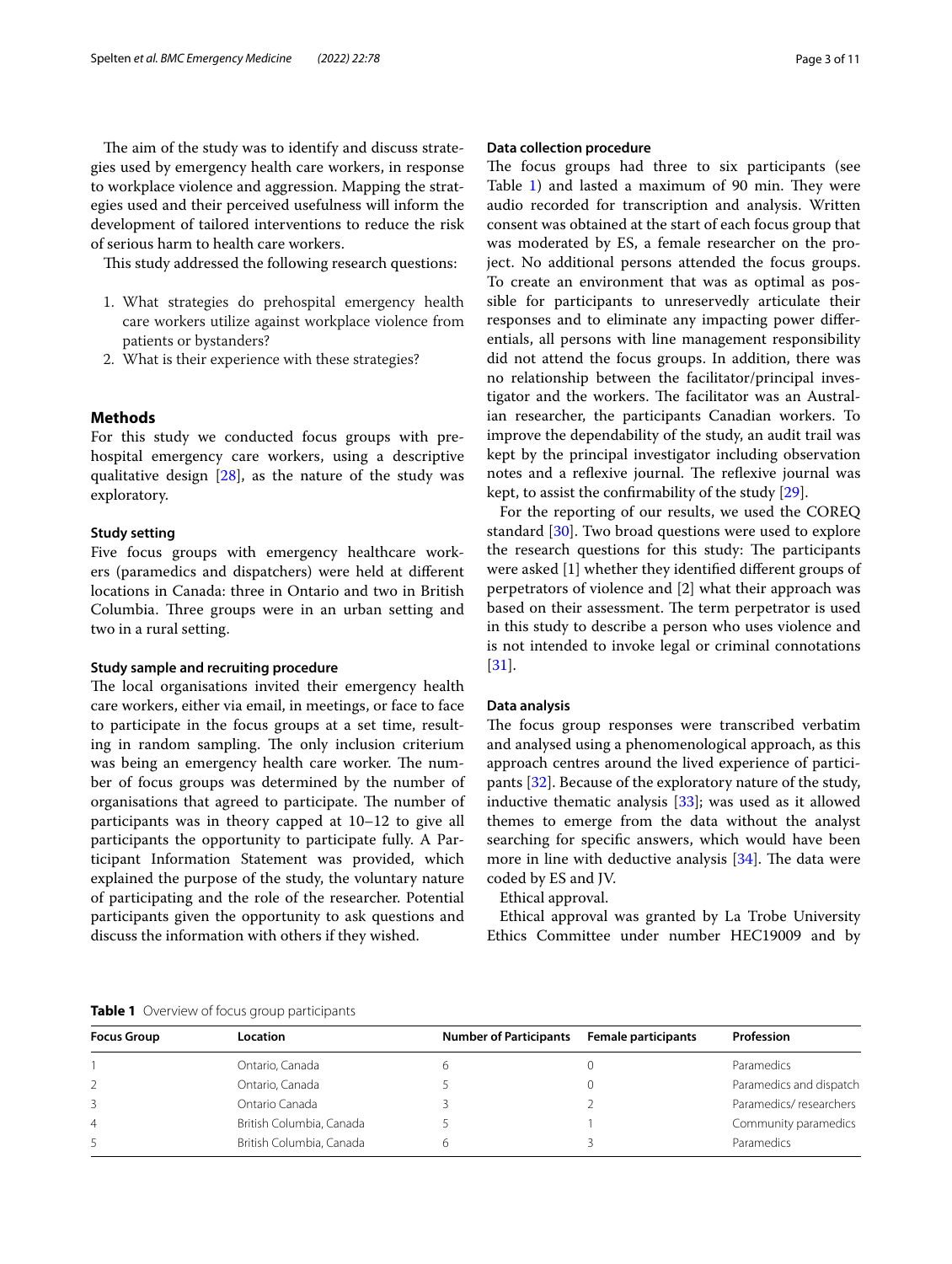the Hamilton Integrated Research Ethics Board, project 7031.

This ethical approval process was approved and supported by the REBs of the paramedic services involved.

## **Results**

## **Participants**

The five focus groups comprised of 25 participants in total (Table [1\)](#page-2-0). They had been working in the field for an average of 13 years (range  $5 - 38$  years). There was a gender imbalance in the participants sample, with only six female participants, which is refective of the workforce in this setting [[9,](#page-9-7) [35](#page-10-6), [36](#page-10-7)]. No participants dropped out of the focus groups. Participants had difering opinions across and within focus groups, resulting in lively and unreserved discussions in which everyone expressed their opinions and experiences.

## **Strategies and experiences**

With thematic analysis, six major themes on strategies to prevent and deal with violent behavior were identifed: training and other tools, support for refusal of care/ staging, prevention strategies, communication between organizations, fagging, and dispatch. One additional minor theme was identifed that did not ft within the six major themes: the uniform. The themes are presented and discussed below and supported with quotes in the text and in Table [2.](#page-4-0)

#### **Training and other tools**

Participants had mixed views on the use and usefulness of training. Some participants would like to get more self-defense or de-escalation training, as this appeared to support them in dealing with violent incidents and made them feel more in control. Others did not think more training would be helpful and even felt this should not be part of their job, as their role was delivering health care, not engaging in the resolution of violent situations. The training could put too much responsibility on the health care worker. There is a risk of making violence incidents their responsibility and even their fault if the violence got out of hand and it was believed they could have done more to resolve it. At the same time, the workers felt they were the victim of the violence. They felt that the organization could take more responsibility, for example there was no clear policy in place on how to deal with violent perpetrators. Irrespective of the training they might have had, most participants mentioned having their own strategies when dealing with violent behavior. They acknowledged that their approach varied, depending on their assessment of the type of perpetrator.

Restraints and sedation were also mentioned as tools to deal with violence. Paramedics saw (soft) restrains as

useful but were skeptical that management would allow them.

*"But I would also like to see some policy – some training, because we have very minimal training in difusion. I'm not looking for self-defense stuf, because we shouldn't be fghting. Tat's not my issue."- Participant Y* 

*"And I'm not even sure of the actual reporting process for violence in the workplace. To be completely honest with you" - Participant H*

## **Support for refusal of care /staging**

Support for refusing the patient health care was a second theme. Most focus groups participants mentioned that they would like to be allowed to refuse the patient care and avoid entering a violent situation. Being allowed to refuse care was seen as clear organizational support for the worker and would contribute to a safe workplace, however participants had doubts this was possible. Regardless of this, some participants did mention they had walked away from violent situations to protect themselves.

*"And to have an institutional sort of, even if it is purely theoretical, back-up to my position of saying 'Sorry, but you're going to have to leave my ambulance. I'm not going to take you to the hospital today.' Tat would go a long way I think. To be supported in that decision." – Participant C*

For paramedics, 'staging' outside a patient's home until police arrived was another clear way to ensure safety. The principle of staging is to keep paramedics safe until police secure a (potentially) violent scene. The paramedics park out of view, leave themselves a buffer (stay out of range) and only respond when the police have reported the scene is secure, making this diferent to a refusal of care. When a scene suddenly becomes dangerous and paramedics need to retreat, the same principles should be applied. Participants to the focus groups experienced a range of diferent levels of support from their organization and from dispatch to do this. Dispatch refers to the central staf who receive emergency calls, provide essential pre-arrival advice, and coordinate and dispatch resources and patient transport movements.

Focus groups participants felt supported by dispatch in their decision to stage.

Staging appeared to be an acceptable practice and paramedics agreed that this made them feel safer. However, looking at the bigger picture, participants mentioned that a grey area exists between liability and safety, with the liability potentially falling on the worker in the event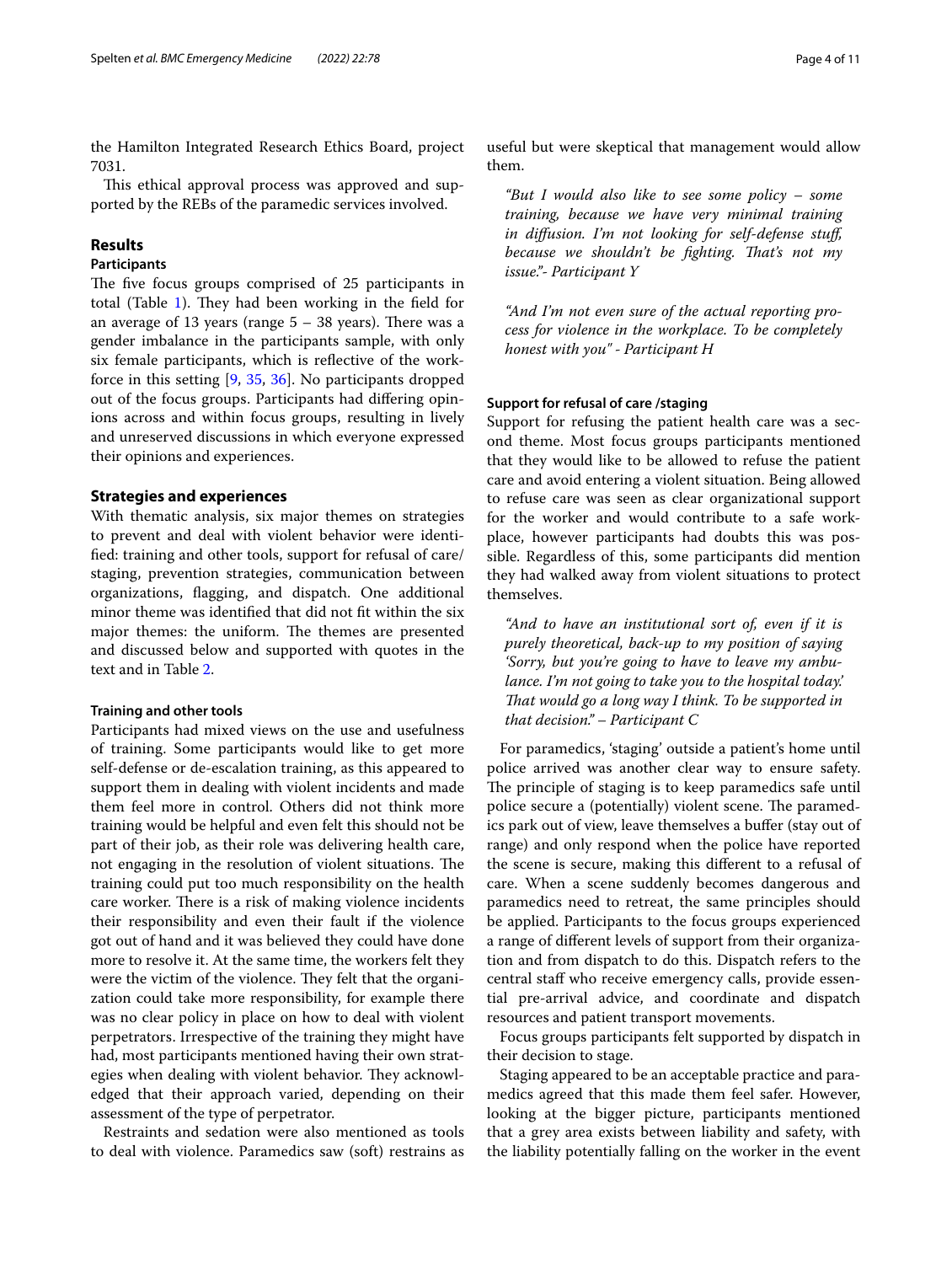## <span id="page-4-0"></span>**Table 2** Overview of themes supported with quotes

Theme 1: Training/Tools

•But I would also like to see some policy – some training, because we have very minimal training in difusion. I'm not looking for self-defense stuf, because we shouldn't be fghting. That's not my issue." Participant Y

•I would go back to the idea of having training on how to defend ourselves. How to disarm a patient or situation. Actual hands-on self-defense training. It shocks me that we don't have any at all, really. Participant C

•You still don't have to attack a paramedic. But the intervention is focused on it's the paramedics' fault that they are assaulted. Participant B •And I guess just after a couple of years on the job I realized that if the 911 call doesn't involve them, I can ask them to leave. I can't necessarily ask the patient to go away because they called 911. They're in medical distress. But anybody who doesn't need to be involved, I can ask them to leave. And ask the police to say if they won't leave, you need to arrest them and get them out of here. Participant U

•De-escalation, all that kind of stuf. I fnd that we don't have a lot of that. And we deal with a lot, like a lot of violence. Participant Y

•We also have checks in place whereby we contact the family before each visit, a phone call. And we have a checklist that we go through. And that's done each time before we attend that resident. Participant R

•I think for us as community paramedics, everybody is – we have a big responsibility for our own safety. We've been given the tools. We just have to use them. […] I mean number 1 is remove yourself from the situation. Participant R

•Most of CPs now have public event kind of thing, like a wellness clinic. And that's where we invite people to come see us if they want to see us if we have any concerns at all. And that way we're never in a situation where we might be caught alone with them or where there is any threat to us. Participant Q

Sedation / restraints / spit hoods

•There is a big push for that, and everyone is very proud of the fact that they don't restrain patients chemically or physically. Participant X •I had a call recently, and the guy was being aggressive. The police didn't want to do much, but my partner got an order to sedate the patient, and that made everything go smooth on the call. No danger. Participant Y

•And then, in terms of what people want in the future, there is a lot of equipment, like spit-hoods, and soft restrains that are available to us, but we're not using them here. Participant S

Theme 2: Support for refusal of care / staging

•I also don't think we're terribly supported by the act that governs us. So, the ambulance act is very, very limited capability for paramedics to refuse going in to help somebody. Participant K

•And I guess the problem is, what if that patient has had an opioid overdose, and they're slowly decreasing respiratory. And that's the balance on the other side, there is a potential hazard for that patient. That's the balance. Participant X

•I mean number 1 is remove yourself from the situation. And that's been spoken to very well by everybody. That's the ultimate solution for us. Participant R

•So, you're constantly saying is my job worth potentially staging, is my safety worth potentially saving, and it's that argument and that call. Participant V

•If I walk in and someone says, 'Fuck of', I want the ability to just say 'Okay, see you later. I'm not helping you.' It's never going to happen. And that's not what we signed up for. But if they're going to treat us badly, then I want the ability to just walk away and say an ambulance is not going to be helping you. Participant U

•Because we've had calls, there was a call in [city], where the paramedics didn't feel safe. Didn't enter the home. And the patient died as a result. And those paramedics ended up being punished pretty severely for that. So, the whole idea, it's our discretion on scene, is sort of a grey area. Participant R

•Here actually, if a paramedic calls dispatch and says 'Hey, I'm just not going. I'm going to stage.', they're actually really supportive. Participant K •We're required to enter a potentially unsafe scene and only leave if there is explicit evidence of danger. Participant T

Theme 3: Prevention strategies

•So, whether it's us being a little – meeting with hospitals and actually developing a transportation policy for these patients. You will always send an escort. They will always have medication available to sedate the patient, etc. That sort of thing. I think those are the sort of things that we can be proactive on. Participant X

•I think more public education could really help too. I've seen the videos that they've put out in Australia. Participant I

•If you get on the bus in [city], there is a little sign that says, 'Assaults on the bus driver, whoever, blah blah blah, will not be tolerated.' I'm never seen such a sign in an ambulance. Participant C

•I think advertising is certainly a part. We want to shape the public conversation around this and want to let people know that the behavior is not acceptable. Participant T

•There is a discussion around putting those stop signs in the back of ambulances. And I'm actually against it, personally. Because you see you got them in Australia, and it hasn't done anything. […] Threats have to be immediate, realistic and enforceable. If we say, violence threats will not be tolerated, you will be kicked out the ambulance. Somebody reads that and goes 'Okay, make me.' Participant P

<sup>•</sup>There have been some requests for diferent self-defense training and things like that, that were pushed back in favor of 'No, we're just going to focus on de-escalation and reporting.'" Participant P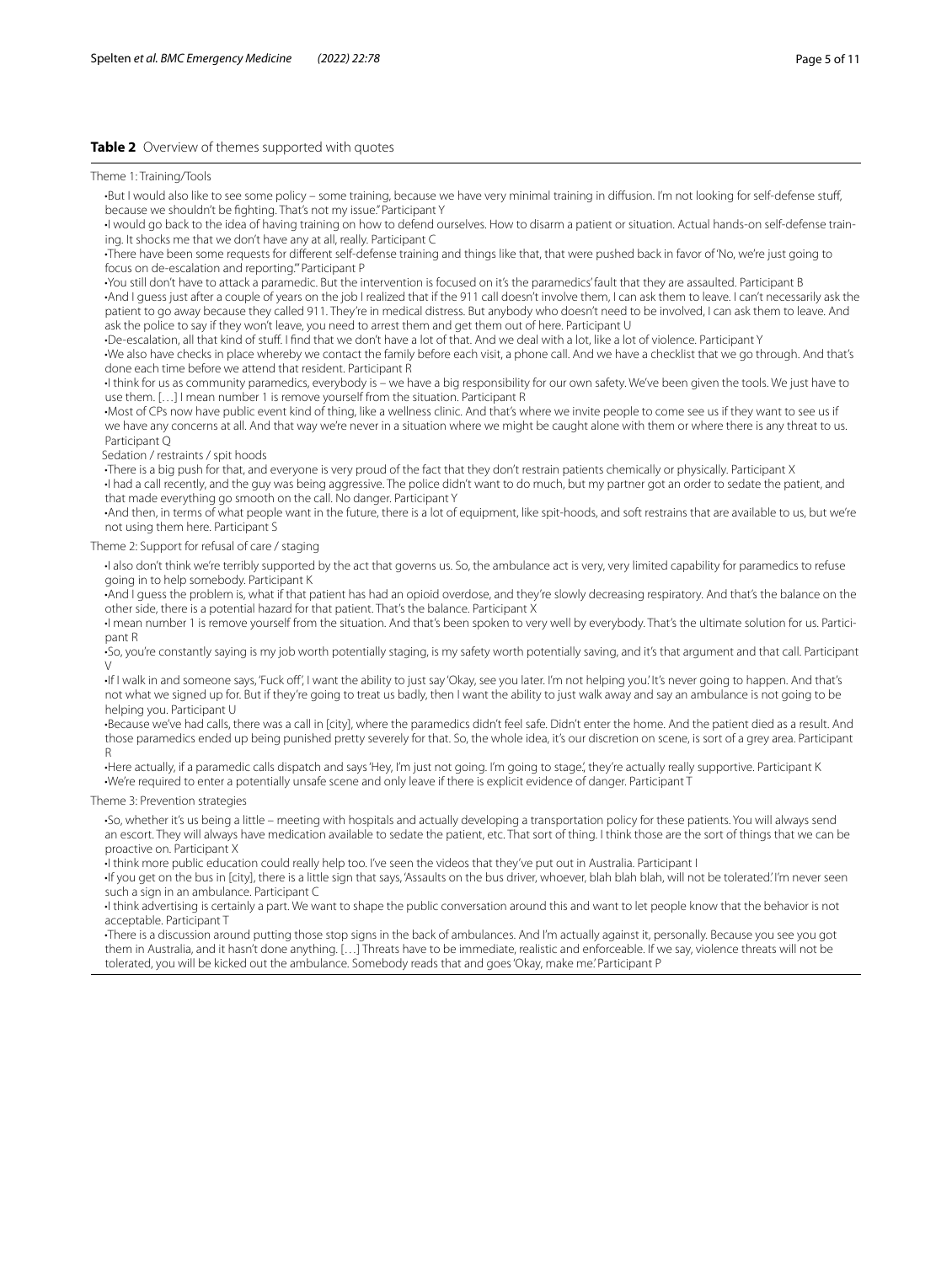## **Table 2** (continued)

Theme 4: Communication / Information sharing

•They're our frst line of defense. Dispatchers. Participant S

•Generally speaking, when we go to a place, like a known drug dealers house or something that police are aware of, they'll let us know. And usually they'll say don't enter the building until police have arrived. Participant V

•I think we have the same issues that everyone in the world does. We feel the information is often incomplete. And that doesn't allow us to complete an accurate risk assessment of the scene. And that is not in any way a dispatcher's issue. Participant N

•Here actually, if a paramedic calls dispatch and says 'Hey, I'm just not going. I'm going to stage.', they're actually really supportive. Participant N •Yeah, police called us for this. And then they're not on the road. Why are we going? Particpant U

•We'll show up for domestic disputes before police. Participant I

•Same thing, we used to always be – when I worked in [city], we were the frst call for all dropped 911 calls. And I'm like 'Why are we doing dropped 911 calls?' Participant Y

#### Theme 5: Flagging

•They can fag, but the process to fag is not very… […] it expires in a year. Participant Y

•It's usually a repetitive thing. Like 3 or 4 times we've been to this address and every time we're dealing with it. It will eventually pop up. And sometimes police will have flags, that we don't know about. So they contact [dispatch]. Participant V

•So, one of the things that we historically had trouble with is reluctance from some parts of the organization to what we call as fagging an address. Participant P

•It's not common practice. It's difcult – it's not super difcult to do. But there are institutional or bureaucratic processes to try and discourage it, I would say. Because nobody wants to take the responsibility if someone moves and then we don't go in and grandma dies. Participant P

#### Theme 6: Dispatch

•Because they've had a conversation with the people on scene already. And nobody else has at that point, right? They're the only ones that have that information. So there is a trust factor that has to exist between our dispatch and us. Participant V

•So for us – we're not dealing with face-to-face violence, but you're observing that. And we get attacked verbally. Participant M

•There is no riding third man in Dispatch. There is no option to know this kind of call is going to trigger me, so I'm not going to take any of those kind of calls. You don't know. Before you answer, you have no idea what you're getting into. Participant M

#### Uniform

•We dress very similar to the police. […] A lot of people misunderstand that we're there to help medically. We're not there to charge and do that. Participant \

•I find also, us looking some much like police officers has given me issues in my career. I've been attacked because we look so much like cops. Participant Y

•Yeah, I think generally on the downtown east side paramedics are viewed favorably. […] I do feel like I'm in a bit in a suit of armor when I'm in my uniform down there. Participant C

that something goes wrong. In common with remarks in relation to training, it appears that workers feel vulnerable on a number of levels: they feel liable, feel they are made responsible, and do not feel sufficiently supported by their organization or by clear policies.

Participants felt a strong duty of care. Besides their own personal safety, participants felt a confict between staging and the patient's safety and their duty of care. They mentioned having to find a balance between the two. For workers, this can be described as moral distress.

*"So, you're constantly saying is my job worth potentially staging, is my safety worth potentially saving, and it's that argument and that call." – Participant V*

*"Here actually, if a paramedic calls dispatch and* 

*says 'Hey, I'm just not going. I'm going to stage.', they're actually really supportive." – Participant N*

*"If there is an immediate and obvious danger – we all just hold off. Sometimes – it's the balance that you're talking about. If there is someone going downhill on the other side of that door, and you know it – what are the risks versus you know –" – Participant W*

## **Prevention Strategies**

The focus groups were generally not convinced that advertising or public campaigns to prevent violent incidents were useful. Some participants saw it as a way to shape the public conversation and to educate the general public, noting that the problem extends beyond their workplace. Others did not see it as the solution, they

<sup>•</sup>I look at it in a diferent way to, that unfortunately we get too much information before we go stage. They should just tell us it's a violent incident. Shouldn't tell us anything about – shouldn't tell us where it is. They should give us a general area to stay in, take the human factor out. Participant Y •All I know it's a horrible system where the police have so much information than us on every address. Participant Y

<sup>•</sup>One of the biggest places there where we see a gap is in information sharing. […] I think in lot of cases there is not sufcient information transferred from a sending facility in regard to the patient. Participant R

<sup>•</sup>But there has been really inconsistent action taken by dispatch. And dispatch is not employed by us. They're a diferent entity. So you can't really control what they actually do. Participant S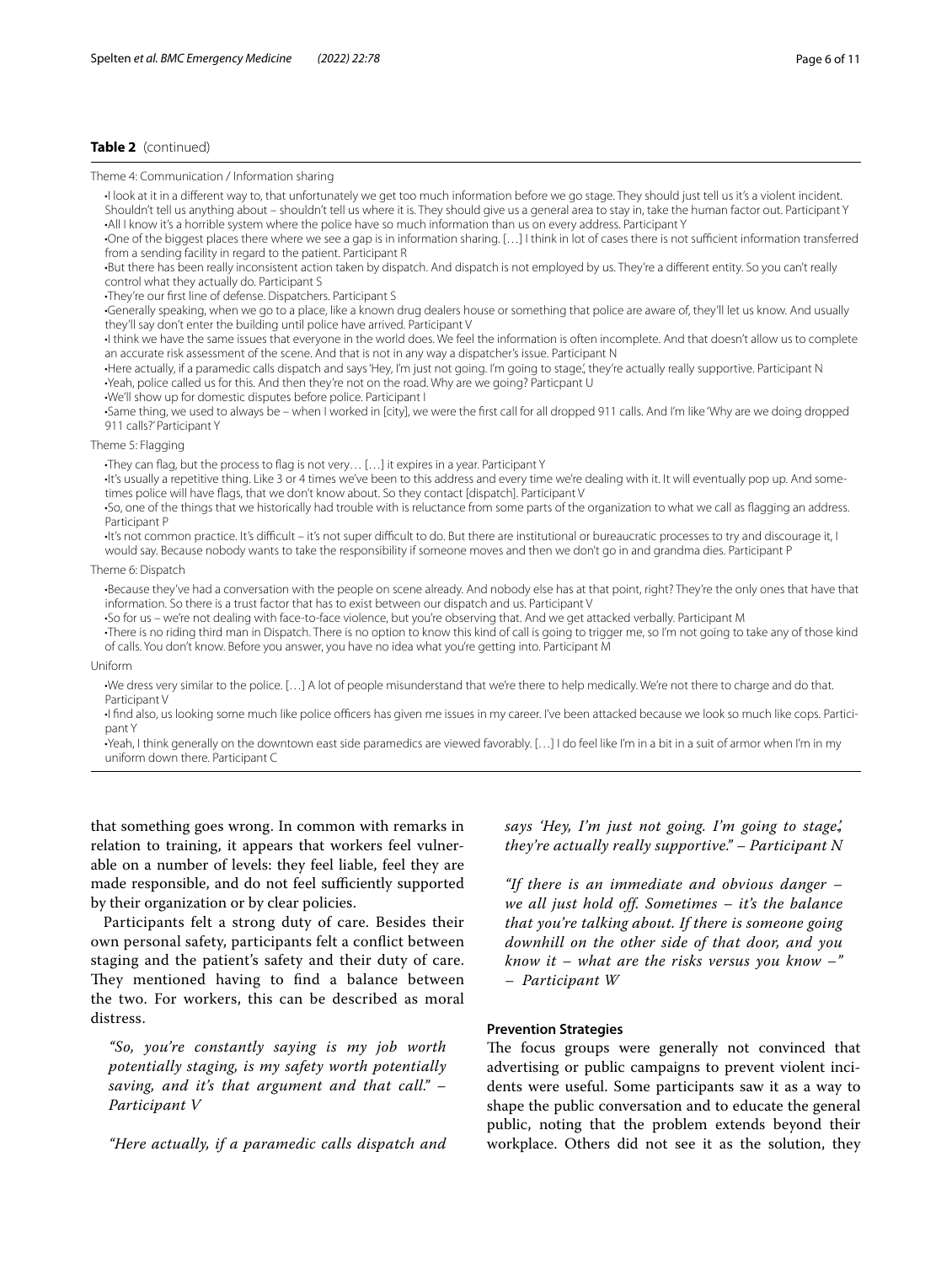did not believe it was enough to deter people, they did hope that it could increase awareness around the issue. Finally, participants felt it would not change the risk and might even induce patients to become more violent. They felt that saying violence threats will not be tolerated, as some campaigns do, without actually following up on this zero-tolerance strategy, would encourage people to push the boundaries. This lack of action made them feel more vulnerable.

*"We prepared a public awareness campaign. […] I mean I don't think that public advertising is going to prevent violence by any means. But at least they're aware and it might target people who are just in a stressful situation and are more verbally abusive or harassing or threatening to paramedics." – Participant S*

*"Tere is a discussion around putting those stop signs in the back of ambulances. And I'm actually against it, personally. Because you see you got them in Australia, and it hasn't done anything. [...] Threats have to be immediate, realistic and enforceable. If we say, violence threats will not be tolerated, you will be kicked out the ambulance. Somebody reads that and goes 'Okay, make me.'" – Participant P*

#### **Communication between organizations**

Communication between organizations was a fourth identifed theme. Participants commented mostly on a lack of information provided to them which could create unnecessary risks. For example, between hospitals, fagging, discussed in more detail below, was not communicated.

Participants felt that more information from dispatch or the police could help with decisions around staging and an accurate risk assessment of the scene. Others preferred to know less when staging, as it reduced the risk of moral distress. Again, this theme was related to the responsibilities of a paramedic. Some participants felt that they were called to emergency where the police should have been frst on the scene.

Participants mentioned very good collaboration with their dispatchers, who they saw as very positively contributing toward their safety. Dispatch was seen as diligent and proactive to ensure that the paramedics were safe and were provided with complete information.

A fnal issue around communication came from the community paramedics, who mentioned that there is often insufficient information in relation to a transport patient; information can help to identify preventable risk.

*"And it's a diference if we have more information* 

*from dispatchers. Did she decide to pick up the phone and call for help? That's a different mentality, because now they are asking for help versus somebody interrupted their plan. Now they're angry. So, we don't have access to that." – Participant Y*

*"All I know it's a horrible system where the police have so much [more] information than us on every address." – Participant Y*

*"Generally speaking, when we go to a place, like a known drug dealers house or something that police are aware of, they'll let us know. And usually they'll say don't enter the building until police have arrived." – Participant V*

"The call takers are really diligent at trying to work *out if there is any risk for us. Which I appreciated." – Participant B*

*"One of the biggest places there where we see a gap is in information sharing. […] I think in lot of cases there is not sufficient information transferred from a sending facility in regard to the patient." – Participant R*

## **Flagging**

Flagging was identifed as a distinct organizational theme which is why we identifed it as a separate theme. It is a strategy to signal repeat ofenders. Flagging means that if a specifc patient calls for paramedic help or presents to a hospital, it should alert the emergency health care worker, if they have been known to have been previously violent. One service, which had the dispatch as part of the service, felt that this was useful, as it allowed the dispatchers to inform paramedics of known or documented dangers associated with a given address. But other participants mentioned that it was a difficult process to get in place, often relating this to reluctance from the organization to allow fagging as a strategy.

*"What we do tend to do with our dispatch is that if we've gone to a location where we had a violent encounter, we'll fag that with our dispatchers so future calls they can let them know that this patient has a history of violence against emergency personnel." – Participant V*

*"So, one of the things that we historically had trouble with is reluctance from some parts of the organization to what we call as fagging an address." – Participant P*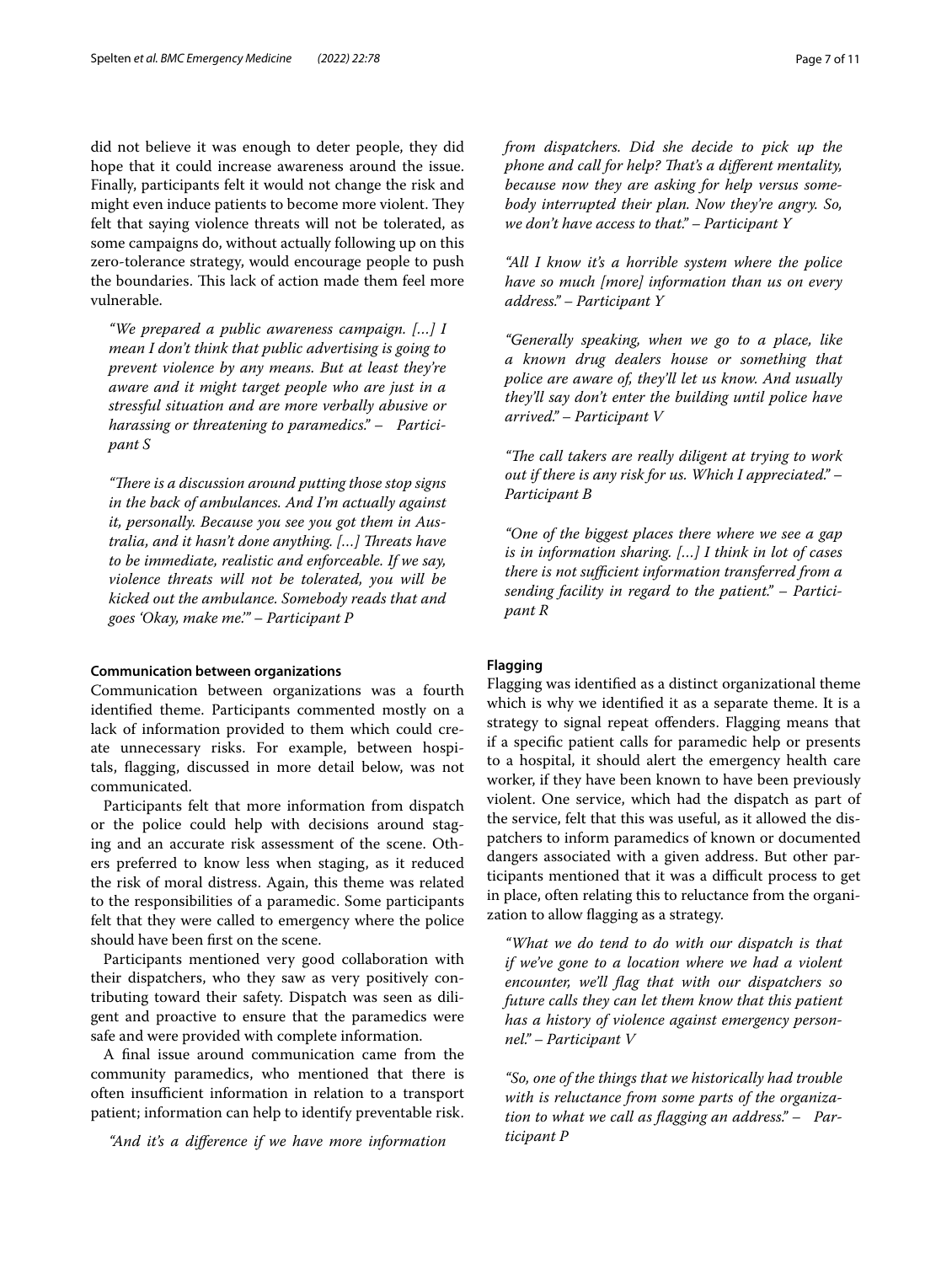## **Dispatch**

Two elements within the theme dispatch were identified. The central role of dispatch emerged as important with the paramedic participants. When communication and collaboration with dispatch were good, dispatch was seen as 'the first line of defense'. They were seen as being able to provide crucial information, because they had a conversation with the people on the scene. As a second element, in our study, it also became apparent that dispatchers deal with a lot of verbal violence. It was mentioned that since dispatchers do not get physical injuries, their exposure to violence may not be fully acknowledged and nothing is necessarily going to keep them from coming back, even though they might have been afected mentally. Integrating back into dispatch was considered to be challenging, as dispatchers cannot assess beforehand, when they accept a call, what is on the other end of the line.

*"Because they've had a conversation with the people on scene already. And nobody else has at that point,*  right? They're the only ones that have that infor*mation. So there is a trust factor that has to exist between our dispatch and us." – Participant V*

*"So for us – we're not dealing with face-to-face violence, but you're observing that. And we get attacked verbally." – Participant M*

"There is no riding third man in Dispatch. There is *no option to know this kind of call is going to trigger me, so I'm not going to take any of those kind of calls. You don't know. Before you answer, you have no idea what you're getting into." – Participant M*

## **The uniform**

The paramedics uniform was seen as an issue by some of the participants as in one province they look very similar to police. This could sometimes cause potential danger and inhibit the paramedic's capacity to provide care. Others mentioned that their uniform gave them a, what they saw as, false sense of security as paramedics were highly respected in the area.

## **Discussion**

#### **Main fndings**

This study focused on the use of strategies to deal with violence and the experience with these strategies. Participants identifed several commonly used strategies to prevent and minimize violence from patients and bystanders, that are utilized by emergency health care workers. While all participants identifed similar strategies, there were opposing views in relation to all strategies, often relating to their experienced usefulness, appropriateness, and legitimacy.

The results show that emergency or first responder work environment is distinctly diferent to the more controlled environment of a hospital ward when it comes to both exposure to violence, and the capacity to reduce and minimize violence. While the study samples were small, they were diverse and included both urban and rural settings. This paper reiterated that violence has a serious impact on emergency health care workers, to the point where some workers would like to have the option to refuse care. This is a very strong indication of how serious this problem is, as it has already been identifed that the duty of care weighs very heavily on all health care workers [[9\]](#page-9-7).

#### **Interpretation of the fndings**

The results of this study highlighted several issues around violence at work that are discussed more in-depth below.

#### **The social‑ ecological model of workplace violence**

The social-ecological model of workplace violence  $[21]$  $[21]$  was a fitting framework for our results. The model aligned well with the themes identifed through our analysis. The clearest indication appeared to be that, when applying the results to the model of workplace violence, most interventions ft within the work environment level and participants felt the responsibility sits at the individual level. At the same time the participants were seeking support and clarity around interventions at the organizational level. A suggestion for consideration is to include an overarching 'societal level' to the model, as this type of workplace violence has a strong societal component [[37–](#page-10-8) [39\]](#page-10-9). Examples of interventions at this level were the public campaigns. And although these campaigns were not considered to be very efective, participants did agree on the importance of raising workplace violence as an issue with the general public.

## **Strategies and experiences**

The focus group participants identified a variety of different strategies based on what they feel is available or has evolved over time as seemingly useful; often these options are more readily based on anecdote than evidence. The suggested strategies appeared to be specific for an emergency health care setting: e.g., staging, flagging and collaboration with the police. This differs from the standard strategies used in other settings, for example psychiatric nurses, would focus on risk assessments and de-escalation techniques [\[40](#page-10-10)]. Many participants discussed the value of education and training, however they stressed that this should simply be one component that complements a system of violence prevention. As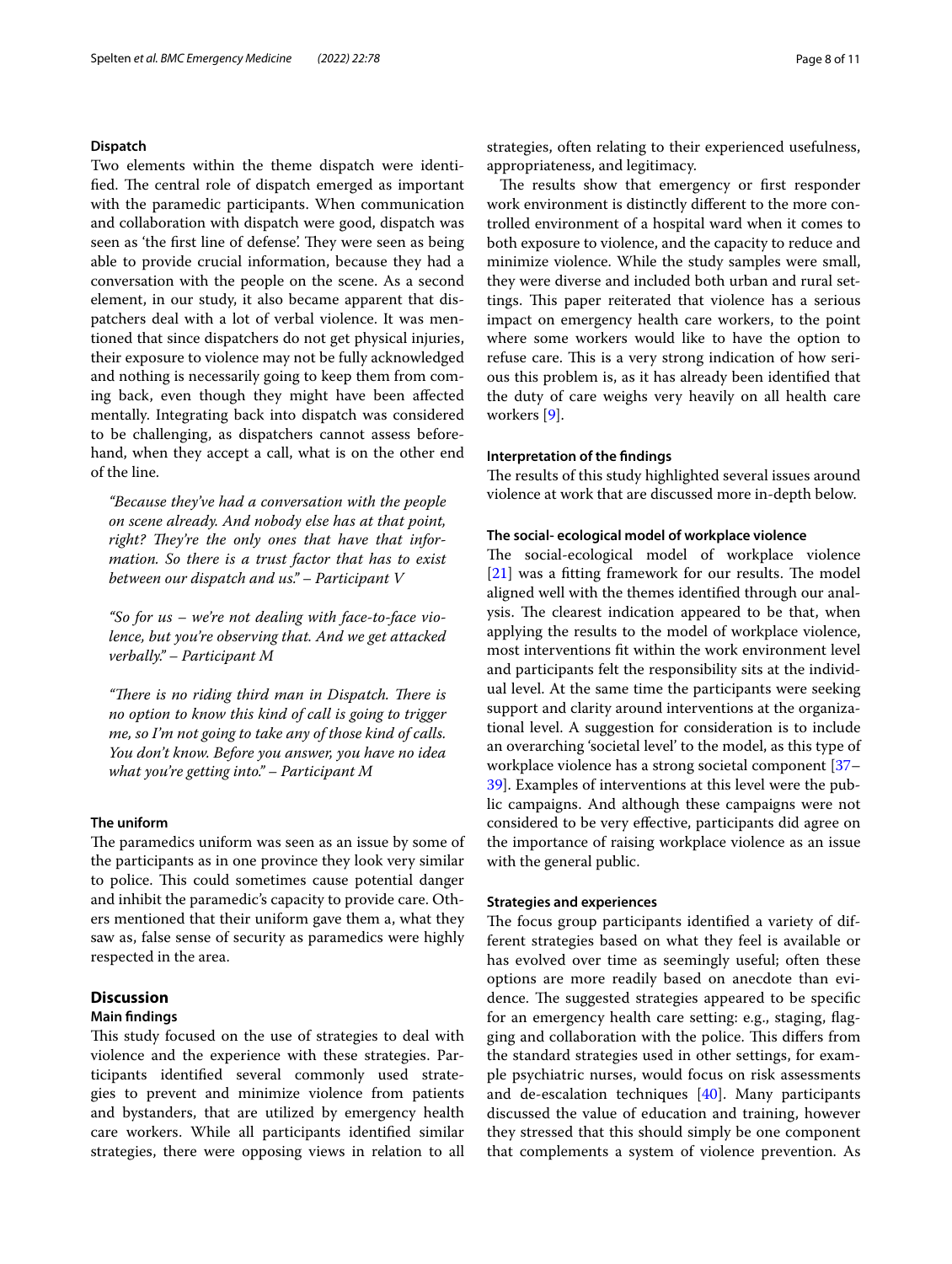mentioned in the introduction, training is often seen by organizations as a one size fts all tool to prevent violence. In this study, participants saw training as a tool for the worker to keep themselves safe and to prevent violence. Although participants had mixed views about extending the training to self-defense training. While participants discussed the value of training, a second recent Cochrane review found that, while training and education may result in a possible increase of personal knowledge and positive attitudes, it did not have an efect on workplace aggression directed towards health care workers [[41\]](#page-10-11).

### **System‑based approach to violence**

The study results indicate that, when looking at the different levels of violence, dealing with violence must be integrated into the organization, rather than being made the individual responsibility of the worker, who is in essence the victim in this situation. Most of strategies identifed, such as fagging, staging and collaboration, refect a use of the system, as opposed to making the individual worker (the victim) responsible for an adequate approach through training. This system-based approach must be addressed at the organizational level, providing clarity on policies and procedures. In addition, efective collaboration outside of the health system is reliant on clear roles and responsibilities. For example, the participants had difering views on their collaboration with the police. Some stated that paramedics are sometimes called to a situation that the police should visit frst, given their broader authority to act. This is interesting as the trend for mental health calls is to reduce reliance on police. In many parts of the world paramedics are teaming up with social workers or mental health nurses to respond to mental health calls [[42](#page-10-12), [43\]](#page-10-13). Attention to the types of perpetrators may support the organization of these responsibilities.

#### **Importance of dispatch**

Dispatchers play a pivotal role in the system of violence prevention for paramedics. Dispatch could provide relevant information and was a point of contact to discuss and even legitimize an approach to a situation. The results highlighted that dispatchers themselves are subject to (verbal) violence with little recourse. Return to work is challenging as they do not know what situation they might land themselves in before they pick up the phone, there is no bufer. In addition, their exposure rate is signifcantly higher than paramedics. Whereas a paramedic may do 6 to 8 calls in a standard 8-h shift, a dispatcher may take that many in an hour, often in rapid succession. In addition, research has shown that verbal assault is the most common form of violence [\[1](#page-9-0)].

Call-taking and dispatching has been described as invisible work; the stressful nature of their work needs to be recognized with adequate support [\[44](#page-10-14)[–46](#page-10-15)].

## **Establishing systems of support**

The emphasis on systems, organizations, and collaboration was present in many responses, including accepting the usefulness of public campaigns, if these are followed up with a consistent and consequent system response. Any response to violence needs to be part of a support system at the organizational level and needs to be ratifed and backed by the organizations involved, not only by a hospital or health care organization but also by the professional and industrial bodies of emergency health care workers. Commitment and endorsement of management is as important to the efectiveness of workplace violence prevention as the prevention strategies themselves [[47](#page-10-16), [48\]](#page-10-17). A lack thereof can seriously impact the health and well-being of the worker and act as a barrier to workplace violence prevention [[49\]](#page-10-18).

#### **Strengths and limitations**

While the study samples were small, they were diverse and included both urban and rural settings. The study is not supported by quantitative data, but the qualitative approach provides deeper insight into the experiences of pre-hospital workers with violence. In addition, the results aligned well with the social-ecological model of workplace violence. The prehospital perspective compliments similar research conducted in emergency departments.

#### **Conclusions**

This study demonstrates that emergency health care workers use a variety of strategies when dealing with violent patients or bystanders. Most strategies, other than generic de-escalation techniques, reflect a reliance on the systems the workers work with and work in. This supports the move away from focusing on the individual worker, who is the victim, to a systems-based approach at the organizational level to help reduce and minimize violence against health care workers. For this to be efective, system-based strategies need to be implemented and supported in health care organizations and legitimized through professional bodies, unions, public policies, and regulations.

#### **Acknowledgements**

To the participating health care organisations for facilitating this study and the staff for their open and frank participation to this study

#### **Authors' contributions**

ES – Design, acquisition, analysis, interpretation and draft and revision of the article. JV – Analysis, interpretation and draft and revision of the article. PO – Interpretation and revision of the article. BT – Analysis, interpretation and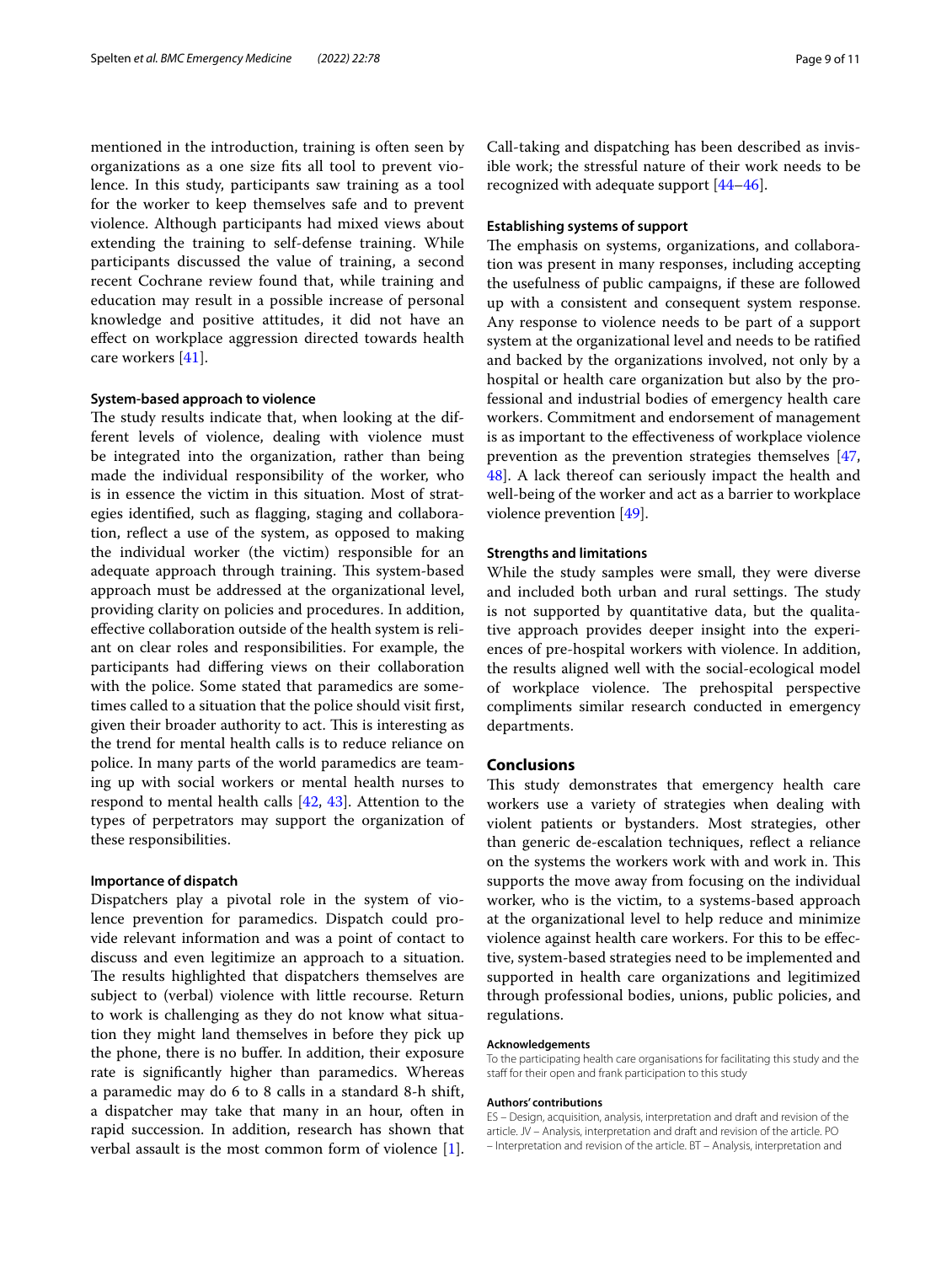revision of the article. MG – Design and revision of the article. RF – Design and revision of the article. JH – Design and revision of the article.GA – Design, analysis, interpretation and revision of the article. All authors have approved the version to be published and have participated sufficiently in the work to take public responsibility for appropriate portions of the content.

#### **Funding**

This project was undertaken as part of an international research visit and was in part funded by an Outside Study Program travel grant from La Trobe University.

## **Availability of data and materials**

The datasets generated and/or analysed during the current study are not publicly available due to privacy restrictions but are available from the corresponding author on reasonable request.

## **Declarations**

#### **Ethics approval and consent to participate**

Ethical approval was granted by La Trobe University Ethics Committee under number HEC19009 and by the Hamilton Integrated Research Ethics Board, project 7031.

This ethical approval process was approved and supported by the REBs of the paramedic services involved.

A Participant Information Statement was provided, which explained the purpose of the study, the voluntary nature of participating and the role of the researcher. Informed consent was obtained at the start of each focus group. As per requirement of the La Trobe University Ethics Committee, all research conducted was in accordance with the *National Statement on Ethical Conduct in Human Research* [\[50](#page-10-19)].

#### **Consent for publication**

Not applicable.

### **Competing interests**

The authors declare none.

#### **Author details**

<sup>1</sup> Violet Vines Marshman Research Centre, Rural Health School, La Trobe University, Melbourne, Australia. <sup>2</sup> Department of Paramedicine, Monash University, Melbourne, Australia. <sup>3</sup> County of Renfrew Paramedic Service, Pembroke, Canada. <sup>4</sup>Niagara Emergency Medical Services, Niagara Region, Niagara, Canada. <sup>5</sup> School of Population and Public Health, University of British Columbia, Vancouver, Canada. <sup>6</sup> British Columbia Emergency Health Services, Vancouver, Canada. <sup>7</sup> Department of Family Medicine, McMaster University, Hamilton, Canada. <sup>8</sup> Department of Health Research Methods, Evidence, and Impact, McMaster University, Hamilton, Canada.

#### Received: 21 October 2021 Accepted: 28 March 2022 Published online: 06 May 2022

#### **References**

- <span id="page-9-0"></span>Bigham BL, Jensen JL, Tavares W, Drennan IR, Saleem H, Dainty KN, et al. Paramedic self-reported exposure to violence in the emergency medical services (EMS) workplace: a mixed-methods cross-sectional survey. Prehosp Emerg Care. 2014;18(4):489–94.
- 2. Maguire BJ, Browne M, O'Neill BJ, Dealy MT, Clare D, O'Meara P. International survey of violence against EMS personnel: physical violence report. Prehosp Disaster Med. 2018;33(5):526–31.
- <span id="page-9-1"></span>3. Spelten E, Thomas B, O'Meara PF, Maguire BJ, FitzGerald D, Begg SJ. Organisational interventions for preventing and minimising aggression directed towards healthcare workers by patients and patient advocates. Cochrane Database Syst Rev. 2020;(4).
- <span id="page-9-2"></span>4. Gormley MA, Crowe RP, Bentley MA, Levine R. A national description of violence toward emergency medical services personnel. Prehosp Emerg Care. 2016;20(4):439–47.
- <span id="page-9-3"></span>5. World Health Organisation. World report on violence and health: summary. Geneva; 2002.
- <span id="page-9-4"></span>6. The Guardian. Surgeon who died after one punch told off accused for smoking, court hears. Melbourne: Australian Associated Press; 2018. Available from: [https://www.theguardian.com/australia-news/2018/feb/](https://www.theguardian.com/australia-news/2018/feb/12/surgeon-who-died-after-one-punch-told-off-accused-for-smoking-court-hears) 12/surgeon-who-died-after-one-punch-told-off-accused-for-smoki [ng-court-hears](https://www.theguardian.com/australia-news/2018/feb/12/surgeon-who-died-after-one-punch-told-off-accused-for-smoking-court-hears).
- <span id="page-9-5"></span>7. Drew P, Tippett V, Devenish S. Efectiveness of mitigation interventions on occupational violence against emergency service workers: a mixed methods systematic review protocol. JBI Evidence Synthesis. 2018;16(5):1081–6.
- <span id="page-9-6"></span>8. Ramacciati N, Ceccagnoli A, Addey B, Lumini E, Rasero L. Interventions to reduce the risk of violence toward emergency department staf: current approaches. Open Access Emergency Medicine. 2016;8:17–27.
- <span id="page-9-7"></span>9. Spelten E, Thomas B, O'Meara P, van Vuuren J, McGillion A. Violence against Emergency Department nurses; Can we identify the perpetrators? PLoS one. 2020;15(4).
- <span id="page-9-8"></span>10. Thomas B, McGillion A, Edvardsson K, O'Meara P, Van Vuuren J, Spelten E. Barriers, enablers, and opportunities for organisational follow-up of workplace violence from the perspective of emergency department nurses: a qualitative study. BMC Emerg Med. 2021;21(1):19.
- <span id="page-9-9"></span>11. Byrne G, Heyman R. Patient anxiety in the accident and emergency department. J Clin Nurs. 1997;6(4):289–95.
- <span id="page-9-10"></span>12. Australian Institute of Health Welfare. Emergency department care 2016–17: Australian hospital statistics. 2017.
- 13. Fitzgerald G, Toloo S, Rego J, Ting J, Aitken P, Tippett V. Demand for public hospital emergency department services in Australia: 2000–2001 to 2009–2010. Emerg Med Australas. 2012;24(1):72–8.
- 14. Health Analytics Branch & Emergency Health Regulatory and Accountability Branch. Ontario's Emergency Health Services; Sector Overview. Ontario, Canada; 2018.
- <span id="page-9-11"></span>15. Ontario Association of Paramedic Chiefs. Recommendations from the Provincial Municipal Land Ambulance Dispatch Working Group. 2015.
- <span id="page-9-12"></span>16. Health Quality Ontario. Under Pressure: Emergency department performance in Ontario. Toronto: Canada; 2016.
- <span id="page-9-13"></span>17. Morley C, Unwin M, Peterson GM, Stankovich J, Kinsman L. Emergency department crowding: a systematic review of causes, consequences and solutions. PloS one. 2018;13(8).
- <span id="page-9-14"></span>18. Arnetz JE, Hamblin L, Essenmacher L, Upfal MJ, Ager J, Luborsky M. Understanding patient-to-worker violence in hospitals: a qualitative analysis of documented incident reports. J Adv Nurs. 2015;71(2):338–48.
- 19. Gillespie GL, Gates DM, Fisher BS. Individual, relationship, workplace, and societal recommendations for addressing healthcare workplace violence. Work. 2015;51(1):67–71.
- 20. Dahlberg LL, Krug EG. Violence: a global public health problem. Cien Saude Colet. 2006;11:1163–78.
- <span id="page-9-15"></span>21. Centres for Disease Control and Prevention (CDC). The Social-Ecological Model: A Framework for Prevention. 2021. Available from: [https://](https://www.cdc.gov/violenceprevention/about/social-ecologicalmodel.html) [www.cdc.gov/violenceprevention/about/social-ecologicalmodel.html](https://www.cdc.gov/violenceprevention/about/social-ecologicalmodel.html).
- <span id="page-9-16"></span>22. Afkhamzadeh A, Bolbanabad AM, Moloudi B, Safari H, Piroozi B. Workplace violence against physicians and medical students in west part of Iran. International Journal of Human Rights in Healthcare. 2019.
- 23. Koritsas S, Boyle M, Coles J. Factors associated with workplace violence in paramedics. Prehosp Disaster Med. 2009;24(5):417–21.
- 24. Liu J, Gan Y, Jiang H, Li L, Dwyer R, Lu K, et al. Prevalence of workplace violence against healthcare workers: a systematic review and metaanalysis. Occup Environ Med. 2019;76(12):927–37.
- 25. Murray RM, Davis AL, Shepler LJ, Moore-Merrell L, Troup WJ, Allen JA, et al. A systematic review of workplace violence against emergency medical services responders. New solutions: a journal of environmental and occupational health policy. 2020;29(4):487–503.
- <span id="page-9-17"></span>26. Ramacciati N, Ceccagnoli A, Addey B, Lumini E, Rasero L. Violence towards emergency nurses: A narrative review of theories and frameworks. Int Emerg Nurs. 2018;39:2–12.
- <span id="page-9-18"></span>27. Dadashzadeh A, Rahmani A, Hassankhani H, Boyle M, Mohammadi E, Campbell S. Iranian pre-hospital emergency care nurses' strategies to manage workplace violence: A descriptive qualitative study. J Nurs Manag. 2019;27(6):1190–9.
- <span id="page-9-19"></span>28. Centre for Evidence-Based Medicine (CEBM). Study Designs Oxford. 2021. Available from: [https://www.cebm.ox.ac.uk/resources/](https://www.cebm.ox.ac.uk/resources/ebm-tools/study-designs) [ebm-tools/study-designs](https://www.cebm.ox.ac.uk/resources/ebm-tools/study-designs).